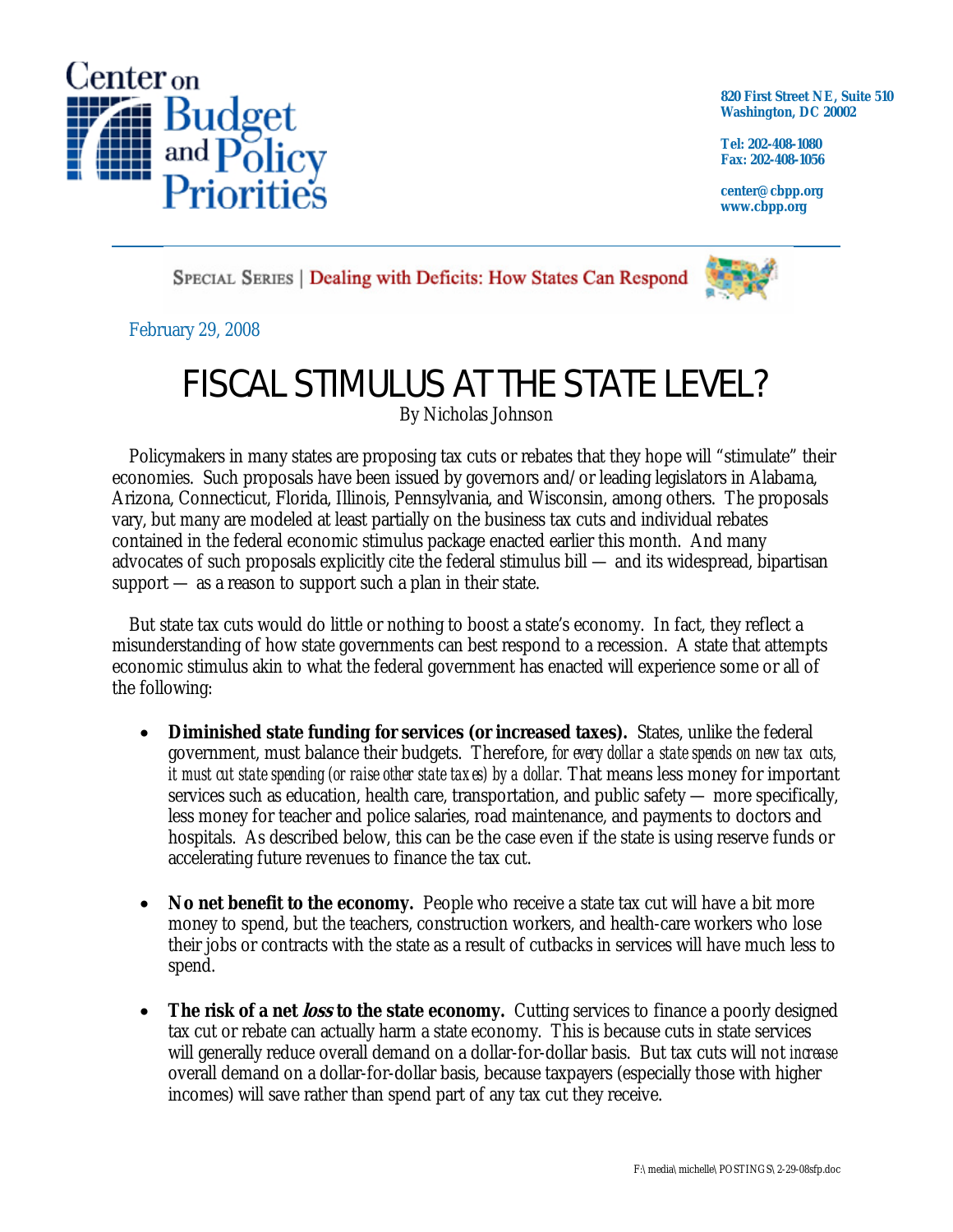- **Worse fiscal problems later.** If the national economy goes into a recession or the current economic weakness is prolonged, the budget crunches that many states are now experiencing will get worse. If so, states that have depleted their surpluses or reserves to pay for tax cuts or rebates, as some states have proposed doing, will face deeper cuts in services — or a heightened need for tax increases — than they otherwise would. Given the prospect of further economic and fiscal problems, reserve funds are best used to avert spending cuts not to finance new tax cuts. States' experiences show clearly that unaffordable tax cuts now can make it harder to respond to fiscal problems later.
- **Less flexibility to assist the families who most need help during the downturn.**  Money spent on broad-based tax cuts or rebates will not be available for targeted assistance to those families hardest hit by economic problems— those who are losing their jobs and their health insurance, losing their homes to foreclosure, or facing other specific economic problems.

 Nevertheless, state policymakers have important roles to play in strengthening their economies. They can help families and communities weather the recession, for example, by strengthening income supports for needy families or expanding health coverage for those who have lost employerbased coverage. And they can invest in education, infrastructure, health care, public safety, and other areas that have been shown to pay off in future economic growth. State attempts at fiscal stimulus through tax cuts or rebates risk undermining such efforts.

#### Unlike the Federal Government, States Must Pay for Tax Cuts

 In January, a number of leading economists and policymakers from across the political spectrum agreed that short-term federal fiscal stimulus — designed to maintain consumer spending in the face of an impending recession — was both feasible and advisable. The final stimulus package signed into law included both tax cuts for businesses and one-time credits or rebates to households, although other forms of economic stimulus (some of which arguably would have been more effective) were also considered.

 At the state level, fiscal stimulus proposals are taking various forms. In some states, such as Connecticut, Illinois, and Pennsylvania, proposed tax rebates are closely modeled on the individual portion of the federal stimulus package: tax credits and rebates, in a flat dollar amount per person or family.

 In other states, such as Alabama and Arizona, the tax cuts proposed under the guise of "stimulus" do not resemble the federal proposal at all, but advocates nonetheless have linked them to the federal package. For example, in advocating for a tax cut related to health care, Alabama Governor Bob Riley said, "[T]he chairman of the Federal Reserve … said to keep us from sliding into a recession, the first thing we need to do is cut taxes" at the federal level. "That is exactly the same thing we need to do in the state of Alabama."1

 $\overline{a}$ 1 "Riley pushes for health insurance deductions to stimulate economy," Mobile *Press-Register*, January 19, 2008.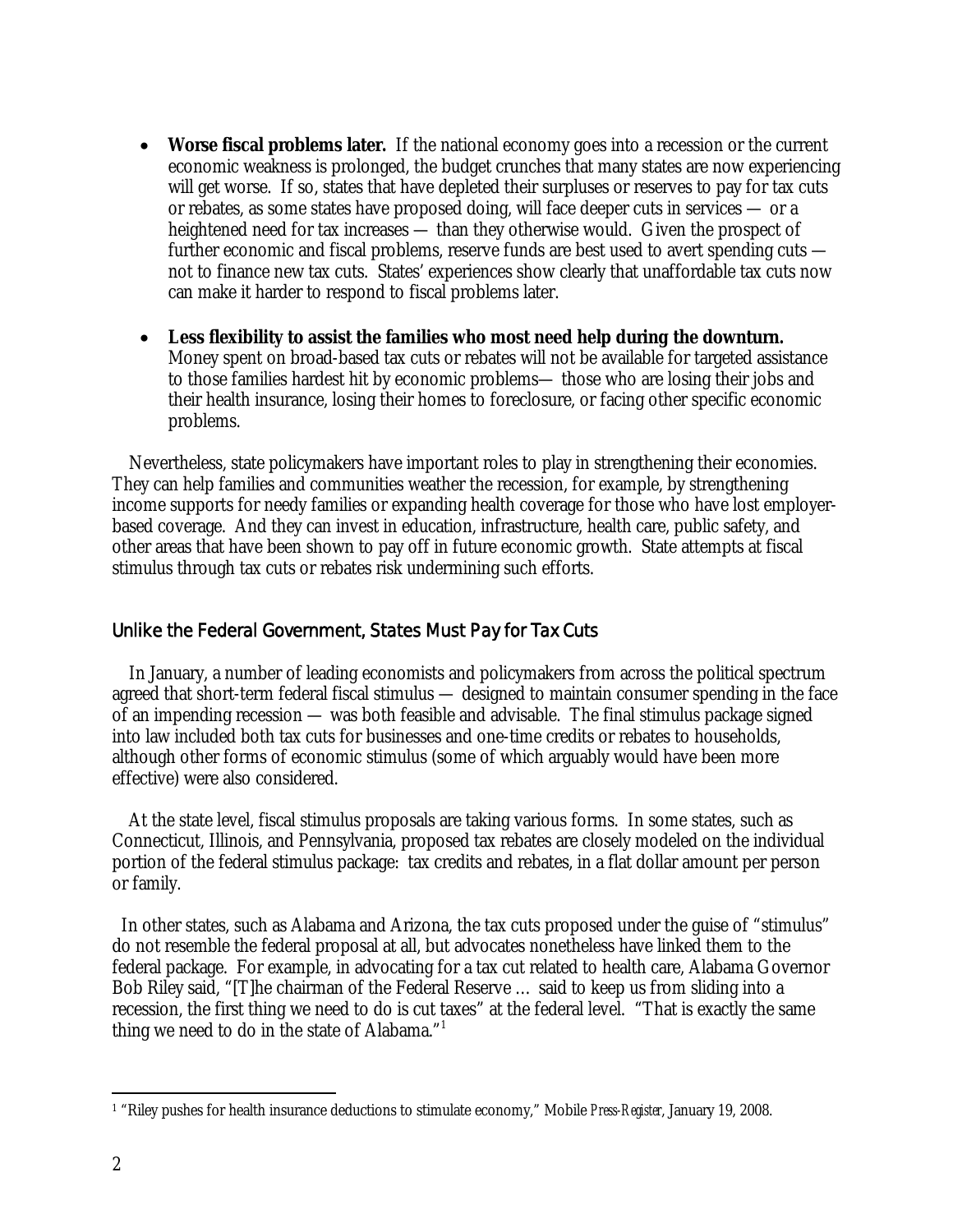Many states are also considering whether to conform their corporate income tax codes to the changes in federal depreciation laws that were part of the stimulus package. If a state does conform, businesses that pay taxes to that state receive *both* a federal tax cut *and* a state tax cut. The cost to states in the current calendar year could exceed 9 percent of corporate income tax collections equivalent to a month-long corporate income tax holiday. Moreover, states would be giving businesses a tax break for investments they made anywhere in the country, not just in that state.<sup>2</sup>

 What works at the federal level, unfortunately, simply *won't* work at the state level. Unlike the federal government, which can run a deficit to cover the cost of its stimulus package, 49 of the 50 states are required by constitution or statute to balance their operating budgets each year (or every two years, if the state has a two-year budget). This means that states cannot simply enact new expenditures or tax cuts to be financed by increased borrowing.<sup>3</sup> A reduction in revenue typically must be accompanied by a reduction in the spending that otherwise could occur.

 Since roughly four-fifths of all state spending comes in just four areas — education, health care, transportation, and public safety — it is likely that tax cuts would come at the expense of one or more of those services. Alternatively, states might need to raise new revenues to continue to balance their budgets.

### Cuts in Services Typically Would Negate Any Positive "Stimulative" Impacts

 Cutting services to pay for "stimulus" tax cuts would not only harm the people who depend on those services, but also negate the stimulative impact on the economy. Recipients of the tax cut would have a bit more money to spend. But the recipients of state expenditure dollars, including public employees and contractors (e.g., teachers, construction workers, and health-care workers), would have *less* to spend. In terms of aggregate economic impact, the result likely would be a wash.

 Indeed, such a tradeoff could actually hurt the economy. The lost jobs and income resulting from the spending cuts would outweigh the stimulus from the tax cuts if recipients save their tax cut or spend it out of state rather than injecting it into the local economy. This might occur, for example, if the recipients are multi-state corporations or relatively well-off individuals.

#### Tax Cuts or Rebates Could Cause Future Fiscal Problems

 "Stimulus" state tax cuts or rebates could also set the stage for future fiscal problems. Some of the current stimulus proposals would be financed by selling ("securitizing") a future stream of revenues; Illinois' governor, for example, has proposed paying for tax cuts in part by securitizing the state's tobacco settlement revenues. Other proposals would be financed from state reserves or

 $\overline{a}$ 2 For more detail, see Center on Budget and Policy Priorities, "New Federal Law Could Worsen State Budget Problems: States Can Protect Revenues by 'Decoupling,'" February 2008, http://www.cbpp.org/2-13-08sfp.htm.

<sup>&</sup>lt;sup>3</sup> Some states do permit borrowing under certain circumstances. For instance, the securitization of tobacco funds described later in this paper as the proposed funding mechanisms for an Illinois "stimulus" — technically amounts to borrowing. But such mechanisms are by far the exception rather than the rule, and may be problematic for other reasons.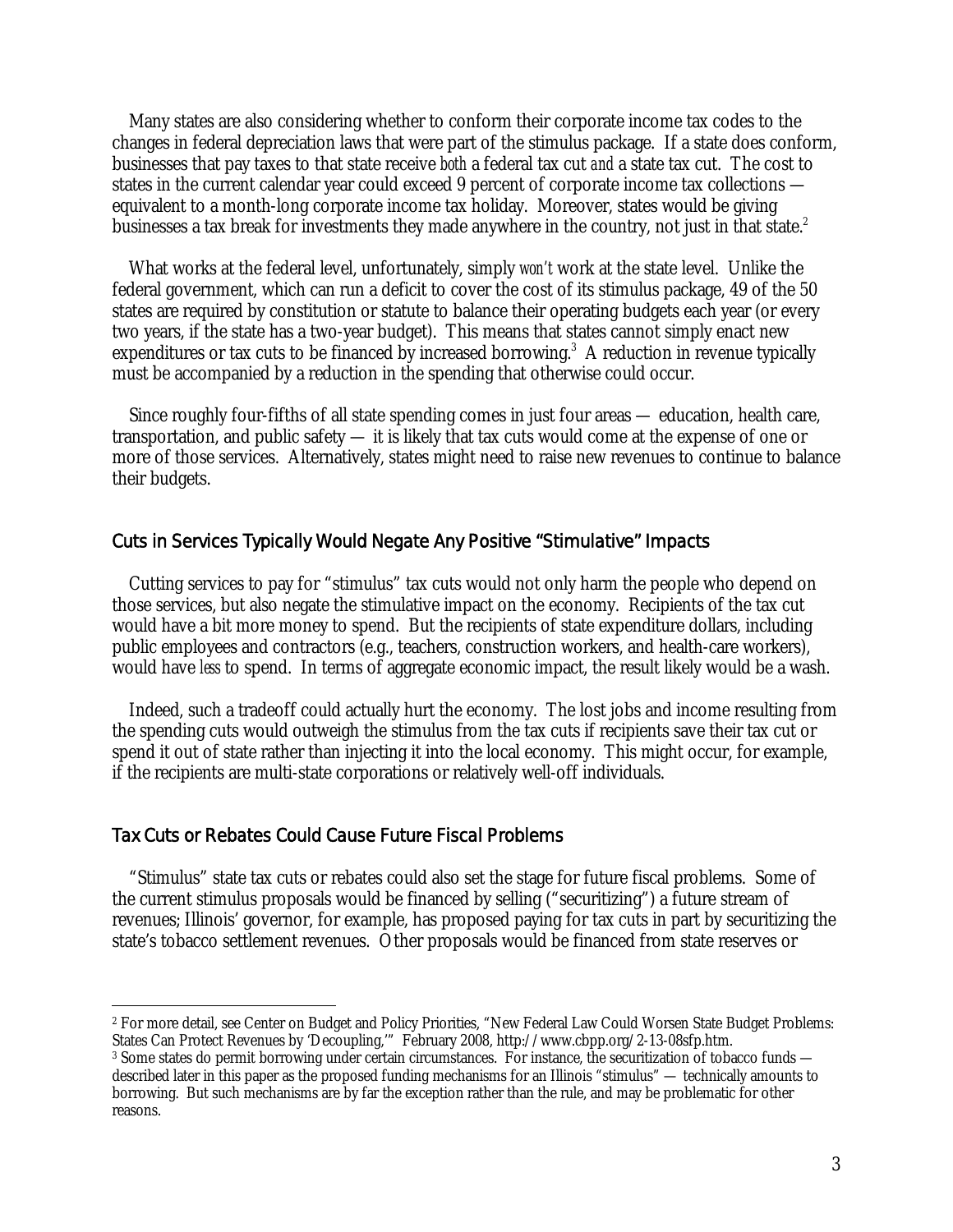surpluses; Pennsylvania's governor and Connecticut Senate Democratic leaders have proposed paying for one-time tax rebates out of reserves.

 Such proposals would eliminate an ongoing stream of revenues that are essential to funding ongoing services or would deplete surplus or reserve funds that states will need if the current economic slowdown turns into a recession. For example:

- Connecticut is projecting a budget shortfall to arise by fiscal year 2010, which begins in just 16 months. Spending a surplus now on one-time rebates would make it harder for Connecticut to fill that gap.
- Illinois is widely recognized as having a structural budget deficit an ongoing gap between available revenues and the normal annual growth in expenditure costs. Securitizing tobacco settlement funds and using the proceeds for one-time rebates would make the task of reconciling revenues and expenditures much more difficult in the long term.

 Of course, it is entirely appropriate to use reserve funds or surpluses during an economic downturn, but the sensible use of those funds is to fill budget gaps so that states minimize the need to curtail services or raise taxes.

 Recent history should remind states of what happens when they go too far in cutting taxes. When the last recession hit in 2001, states that had been cutting taxes the most — Colorado, Michigan, and New Jersey, for example — had bigger budget problems, and bigger economic problems, than other states. Five years after the last recession ended, the 16 states that cut taxes the most in the years leading into the 2001 downturn *still* lagged behind their more responsible counterparts, creating jobs at half the rate of the other states and experiencing slower income growth.<sup>4</sup>

## Conclusion: What States *Can* Do

 States should leave short-term stimulus measures to Congress, which has cut taxes, and to the Federal Reserve, which has cut interest rates more than once in recent weeks in a parallel effort to boost the economy. But states should sit not simply sit on the sidelines and fail to confront the economic slowdown. Rather, states could (among other things):

- Strengthen income support systems targeted to the families hit hardest during the economic downturn, such as unemployment insurance and public health insurance.
- Assist communities where economic problems are the worst, such as those where large numbers of foreclosures are threatening to blight entire neighborhoods.
- Maximize federal dollars entering the state by maintaining strong Medicaid programs and other matching-grant programs.

 $\overline{a}$ 4 Nicholas Johnson and Brian Filipowich, "Tax Cuts And Continued Consequences: States That Cut Taxes the Most During the 1990s Still Lag Behind," December 2006.